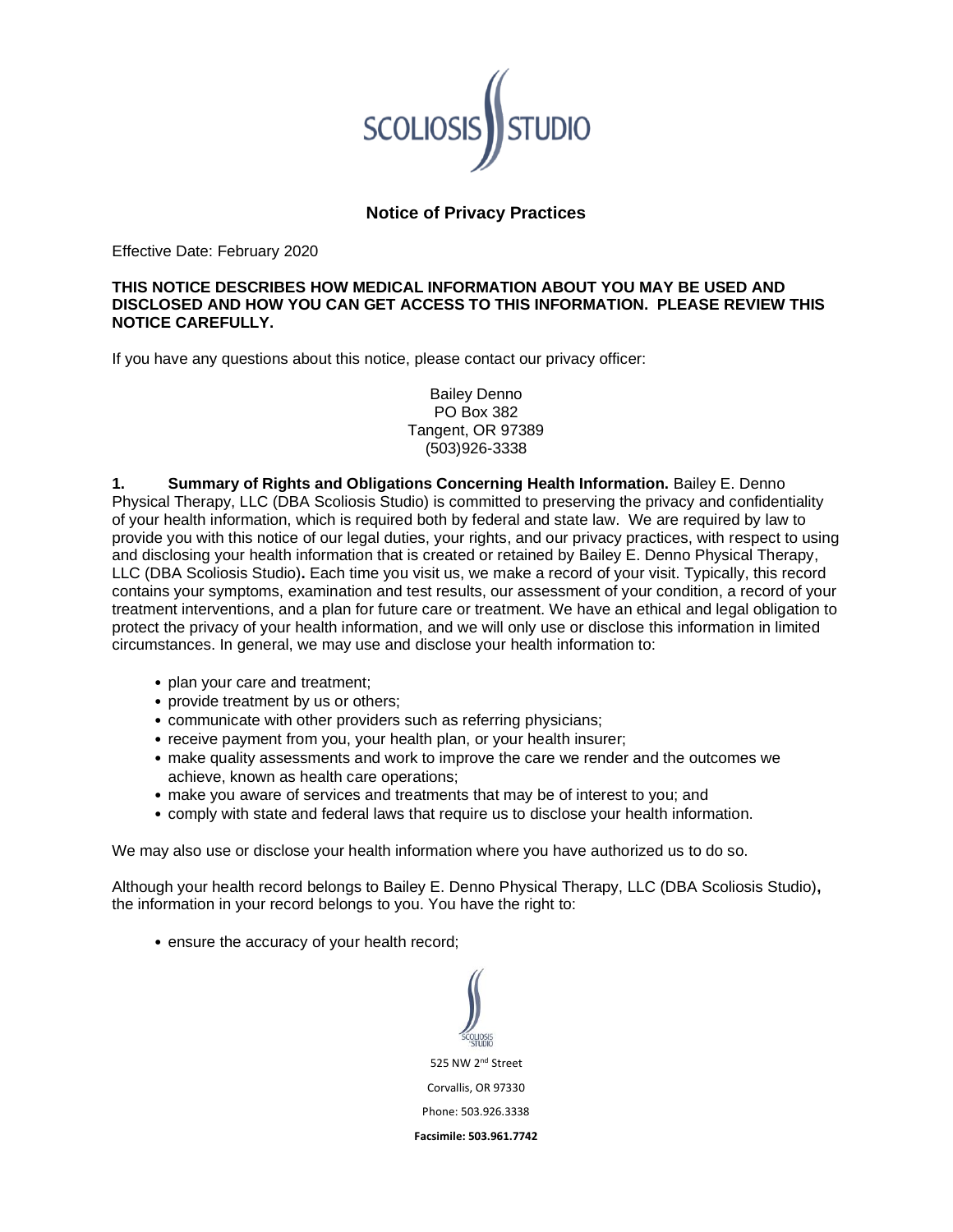

• request confidential communications between you and your physician and request limits on the use and

- disclosure of your health information; and
- request an accounting of certain uses and disclosures of health information we have made about you.

We are required to:

- maintain the privacy of your health information;
- provide you with notice, such as this *Notice of Privacy Practices*, as to our legal duties and privacy practices with
	- respect to information we collect and maintain about you;
	- abide by the terms of our most current *Notice of Privacy Practices*;
	- notify you if we are unable to agree to a requested restriction; and
	- accommodate reasonable requests you may have to communicate health information by alternative means or at alternative locations.

## **We reserve the right to change our practices and to make the new provisions effective for all your health information that we maintain.**

Should our information practices change, a revised *Notice of Privacy Practices* will be available upon request. If there is a material change, a revised Notice of Privacy Practices will be distributed to the extent required by law. We will not use or disclose your health information without your authorization, except as described in our most current *Notice of Privacy Practices.* In the following pages, we explain our privacy practices and your rights to your health information in more detail.

## **2. We may use or disclose your medical information in the following ways:**

- *Treatment.* We may use and disclose your protected health information to provide, coordinate and manage your rehab care. That may include consulting with other health care providers about your health care or referring you to another health care provider for treatment including physicians, nurses, and other health care providers involved in your care. For example, we may we will release your protected health information to a specialist to whom you have been referred to ensure that the specialist has the necessary information he or she needs to diagnose and/or treat you.
- **Payment.** We may use and disclose your health information so that we may bill and collect payment for the services that we provided to you. For example, we may contact your health insurer to verify your eligibility for benefits, and may need to disclose to it some details of your medical condition or expected course of treatment. We may use or disclose your information so that a bill may be sent to you, your health insurer, or a family member. The information on or accompanying the bill may include information that identifies you and your diagnosis, as

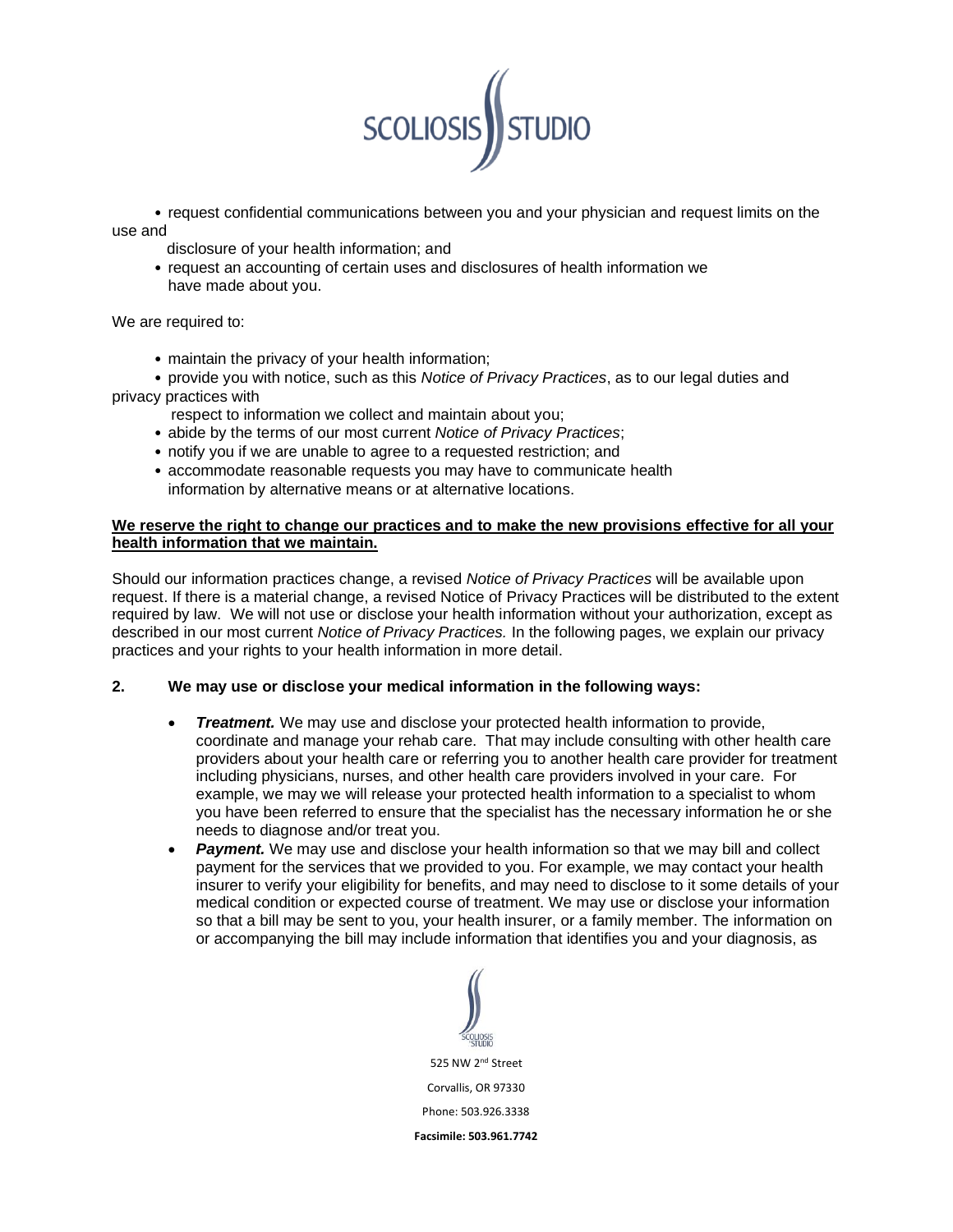

well as services rendered, any procedures performed, and supplies used. If, however, you pay cash at the time of service, we will not disclose your protected health information to your health plan or any other responsible payer unless you sign an authorization for us to do so. If we agree to await payment from your health plan or put you on a payment plan, we may provide health information to a collection agency, small claims court or other court of competent jurisdiction in the event your claims for our services are not paid within 90 days and you have not made alternative payment arrangements with us.

• *Health Care Operations.* We may use and disclose your health information to assist in the operation of our

practice. For example, we may use information in your health record to assess the care and outcomes in your case and others like it as part of a continuous effort to improve the quality and effectiveness of the healthcare and services we provide. We may use and disclose your health information to conduct cost-management and business planning activities for our practice.

- **Students.** Student/interns in rehabilitation or health service related programs work in our facility from time to time to meet their educational requirements or to get health care experience. These students may observe or participate in your treatment or use your health information to assist in their training. You have the right to refuse to be examined, observed, or treated by any student or intern. If you do not want a student or intern to observe or participate in your care, please notify your provider.
- *Business Associates.* Bailey E. Denno Physical Therapy, LLC (DBA Scoliosis Studio) sometimes contracts with third-party business associates for services. Examples include answering services, transcriptionists, billing services, consultants, and legal counsel. We may disclose your health information to our business associates so that they can perform the job we have asked them to do. To protect your health information, however, we require our business associates to appropriately safeguard your information.
- • *Appointment Reminders.* We may use and disclose Information in your medical record to contact you as a reminder that you have an appointment. We usually will call you at home the day before your appointment and leave a message for you on your answering machine or with an individual who responds to our telephone call. However, you may request that we call you only at a certain number or that we refrain from leaving messages and we will endeavor to accommodate all reasonable requests.
- • *Treatment Options.* We may use and disclose your health information in order to inform you of alternative treatments.
- • *Release to Family/Friends.* Our staff, using their professional judgment, may disclose to a family member, other relative, close personal friend or any other person you identify, your health information to the extent it is relevant to that person's involvement in your care or for payment related to your care. We will provide you with an opportunity to object to such a disclosure whenever we practicably can do so. We may disclose the health information of minor children to their parents or guardians unless such disclosure is otherwise prohibited by law. However, please note that state law may prohibit us from disclosing medical information to a parent or guardian at the child's request if the child is of a certain age.

525 NW 2nd Street Corvallis, OR 97330 Phone: 503.926.3338 **Facsimile: 503.961.7742**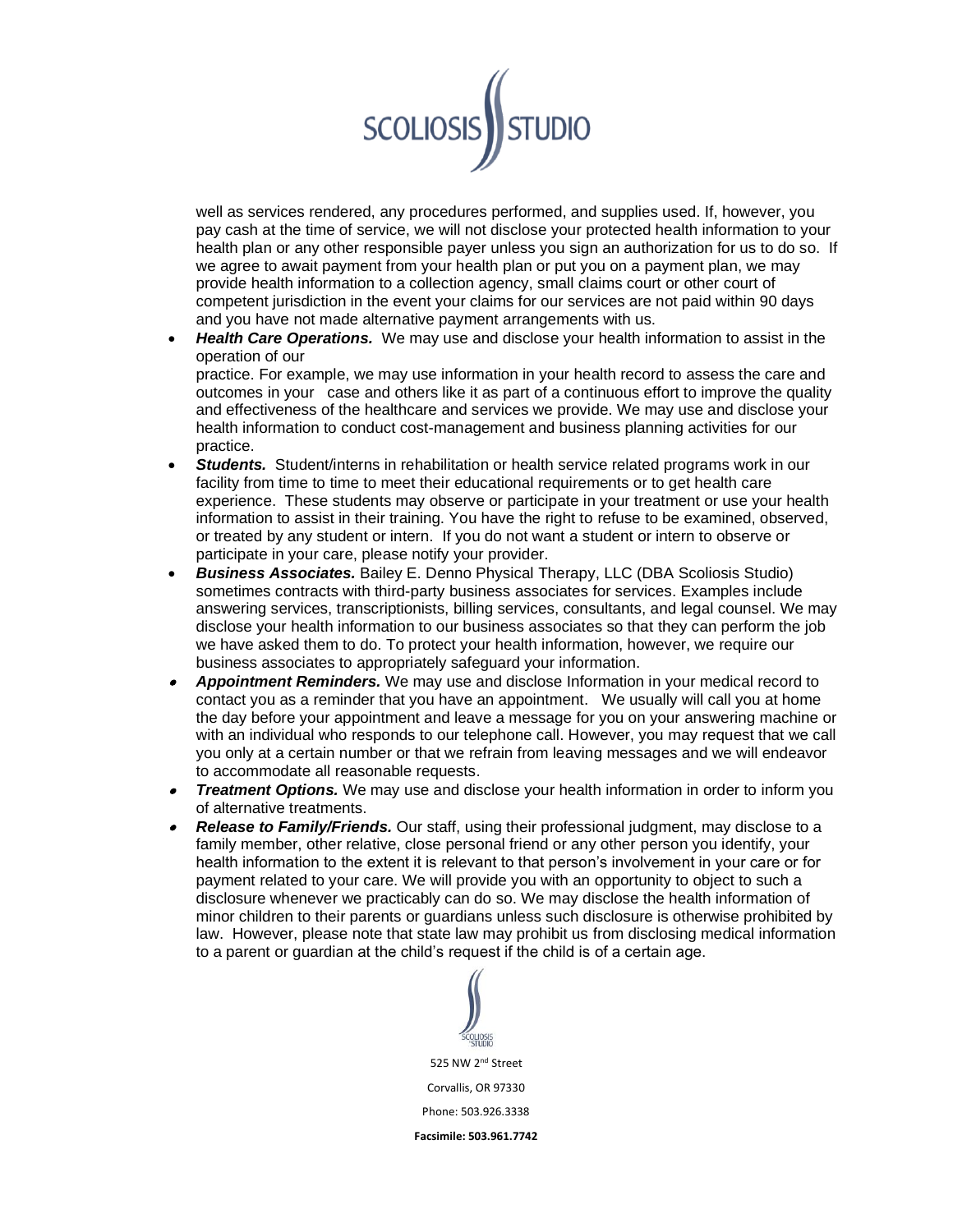

- • *Newsletters and Other Communications.* We may use your personal information in order to communicate to you via newsletters (including electronic newsletters – subject to applicable anti-spam laws), mailings, or other means regarding treatment options, health related information, disease management programs, wellness programs, or other community based initiatives or activities in which our practice is participating.
- •*Marketing.* In most circumstances, we are required by law to receive your written authorization before we use or disclose your health information for marketing purposes. However, we may provide you with promotional gifts of nominal value and market services or products to you in face-to-face communications. Under no circumstances will we sell our patient lists or your health information to a third party without your written authorization.
- • *Public Health Activities.* We may disclose medical information about you for public health activities. These activities generally include the following:
	- licensing and certification carried out by public health authorities;
	- prevention or control of disease, injury, or disability;
	- reports of births and deaths;
	- reports of child abuse or neglect;
	- notifications to people who may have been exposed to a disease or may be at risk for contracting or spreading a disease or condition;
	- organ or tissue donation: and
	- notifications to appropriate government authorities if we believe a patient has been the victim of abuse, neglect, or domestic violence. We will make this disclosure when required by law, or if you agree to the disclosure, or when authorized by law and in our professional judgment disclosure is required to prevent serious harm.
- • *Food and Drug Administration (FDA).* We may disclose to the FDA and other regulatory agencies of the federal and state government health information relating to adverse events with respect to food, supplements, products and product defects, or post-marketing monitoring information to enable product recalls, repairs, or replacement.
- •**Research.** We may disclose your health information to researchers when the information does not directly identify you as the source of the information or when a waiver has been issued by an institutional review board or a privacy board that has reviewed the research proposal and protocols for compliance with standards to ensure the privacy of your health information.
- • *Workers Compensation.* We may disclose your health information to the extent authorized by and to the extent necessary to comply with laws relating to workers' compensation or other similar programs established by law.
- *Law Enforcement.* We may release your health information:

• in response to a court order, subpoena, warrant, summons, or similar process of authorized under state or federal law;

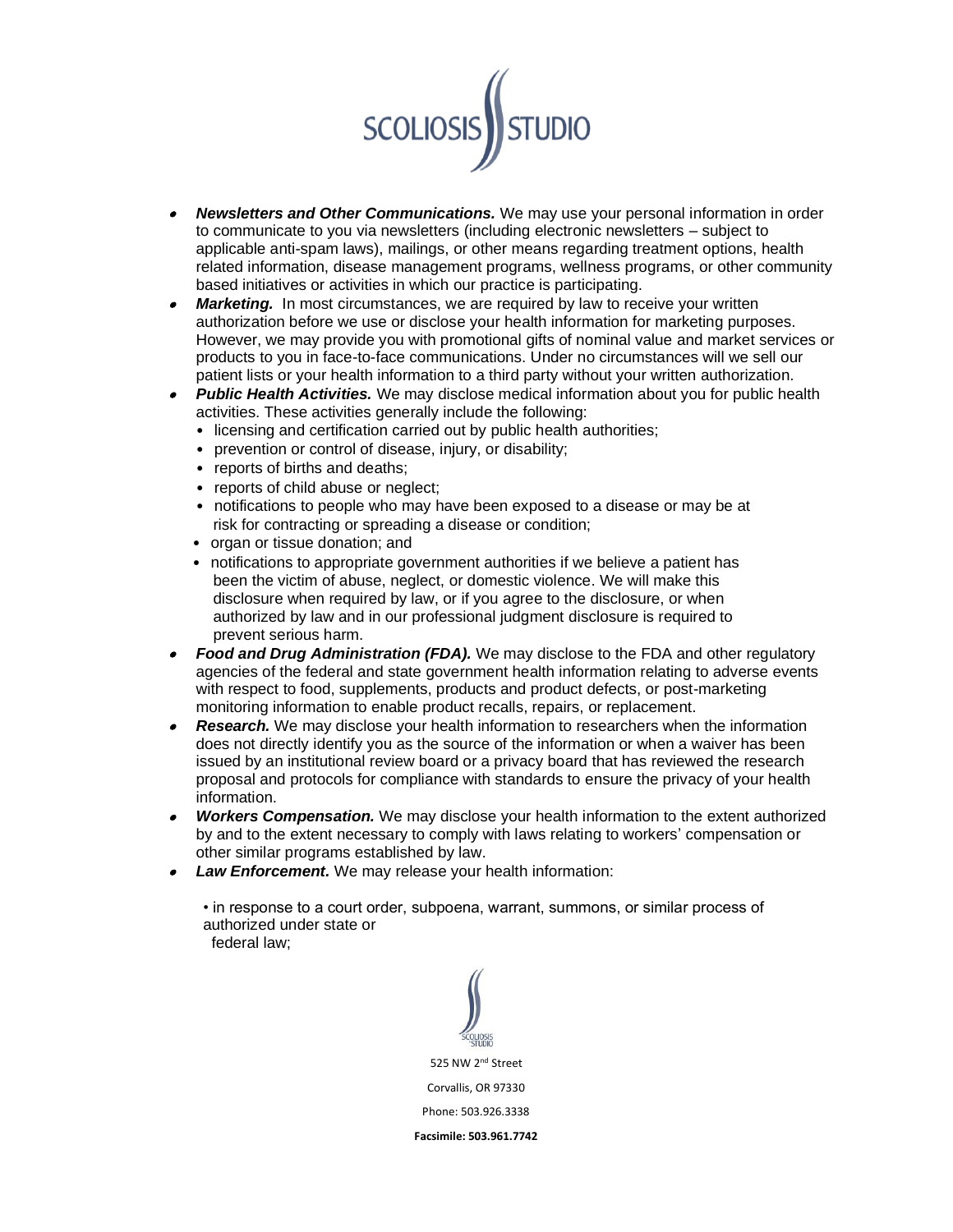

• to identify or locate a suspect, fugitive, material witness, or similar person;

• about the victim of a crime if, under certain limited circumstances, we are unable to obtain the person's

- agreement;
- about a death we believe may be the result of criminal conduct;
- about criminal conduct at [name of provider];
- to coroners or medical examiners;
- in emergency circumstances to report a crime, the location of the crime or victims, or the identity, description, or location of the person who committed the crime;

• to authorized federal officials for intelligence, counterintelligence, and other national security authorized by

law; and

• to authorized federal officials so they may conduct special investigations or provide protection to the

President, other authorized persons, or foreign heads of state.

- *De-identified Information.* We may use your health information to create "de-identified" information or we may disclose your information to a business associate so that the business associate can create de-identified information on our behalf. When we "de-identify" health information, we remove information that identifies you as the source of the information. Health information is considered "de-identified" only if there is no reasonable basis to believe that the health information could be used to identify you.
- • *Personal Representative.* If you have a personal representative, such as a legal guardian, we will treat that person as if that person is you with respect to disclosures of your health information. If you become deceased, we may disclose health information to an executor or administrator of your estate to the extent that person is acting as your personal representative.
- *HLTV-III Test.* If we perform the HLTV-III test on you (to determine if you have been exposed to HIV), we will not disclose the results of the test to anyone but you without your written consent unless otherwise required by law. We also will not disclose the fact that you have taken the test to anyone without your written consent unless otherwise required by law.
- • *Limited Data Set.* We may use and disclose a limited data set that does not contain specific readily identifiable information about you for research, public health, and health care operations. We may not disseminate the limited data set unless we enter into a data use agreement with the recipient in which the recipient agrees to limit the use of that data set to the purposes for which it was provided, ensure the security of the data, and not identify the information or use it to contact any individual.

**3. Authorization for Other Uses of Medical Information.** Uses of medical information not covered by our most current *Notice of Privacy Practices* or the laws that apply to us will be made only with your **written authorization**. You should be aware that we are not responsible for any further disclosures made by the party you authorize us to release information to. If you provide us with authorization to use

525 NW 2nd Street Corvallis, OR 97330 Phone: 503.926.3338 **Facsimile: 503.961.7742**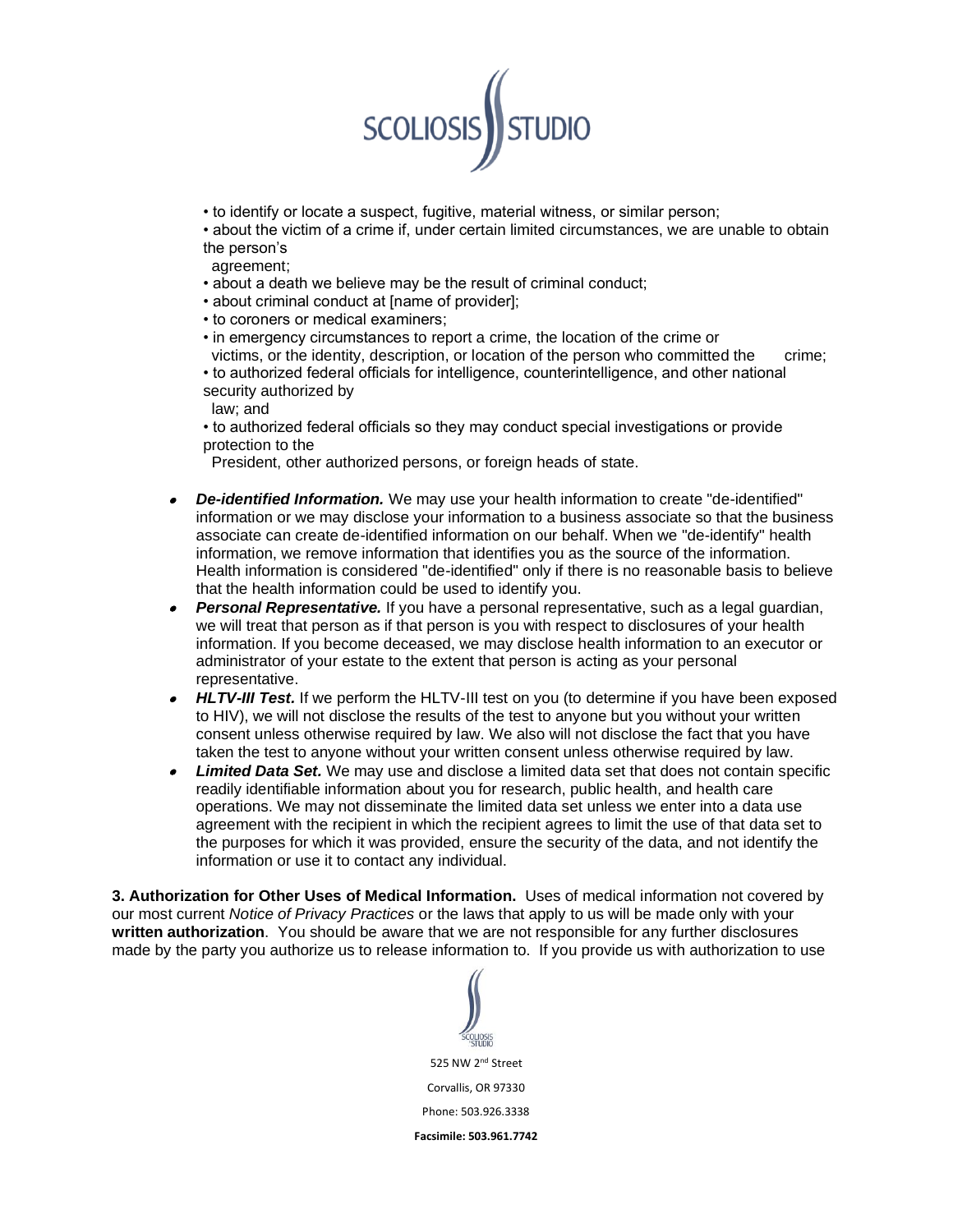

or disclose medical information about you, you may revoke that authorization, in writing, at any time. If you revoke your authorization, we will no longer use or disclose medical information about you for the reasons covered by your written authorization, except to the extent that we have already taken action in reliance on your authorization or, if the authorization was obtained as a condition of obtaining insurance coverage and the insurer has the right to contest a claim or the insurance coverage itself. We are unable to take back any disclosures we have already made with your authorization, and we are required to retain our records of the care that we provided to you.

**4. Your Health Information Rights.** You have the following rights regarding medical information we gather about you:

*A. Right to Obtain a Paper Copy of This Notice.* You have the right to a paper copy of this Notice of Privacy Practices at any time. Even if you have agreed to receive this notice electronically, you are still entitled to a paper copy.

**B. Right to Inspect and Copy.** You have the right to inspect and copy medical information that may be used to make decisions about your care. This includes medical and billing records.

To inspect and copy medical information, you must submit a written request to our privacy officer. We will supply you with a form for such a request. If you request a copy of your medical information, we may charge a reasonable fee for the costs of labor, postage, and supplies associated with your request. We may not charge you a fee if you require your medical information for a claim for benefits under the Social Security Act (such as claims for Social Security, Supplemental Security Income, and any other state or federal needs-based benefit program.

If your medical information is maintained in an electronic health record, you also have the right to request that an electronic copy of your record be sent to you or to another individual or entity. We may charge you a reasonable cost based fee limited to the labor costs associated with transmitting the electronic health record.

*C. Right to Amend.* If you feel that medical information we have about you is incorrect or incomplete, you may ask us to amend the information. You have the right to request an amendment for as long as we retain the information.

To request an amendment, your request must be made in writing and submitted to our privacy officer. In addition, you must provide a reason that supports your request. We may deny your request for an amendment if it is not in writing or does not include a reason to support the request. In addition, we may deny your request if you ask us to amend information that:

• was not created by us, unless the person or entity that created the information is no longer available to make the

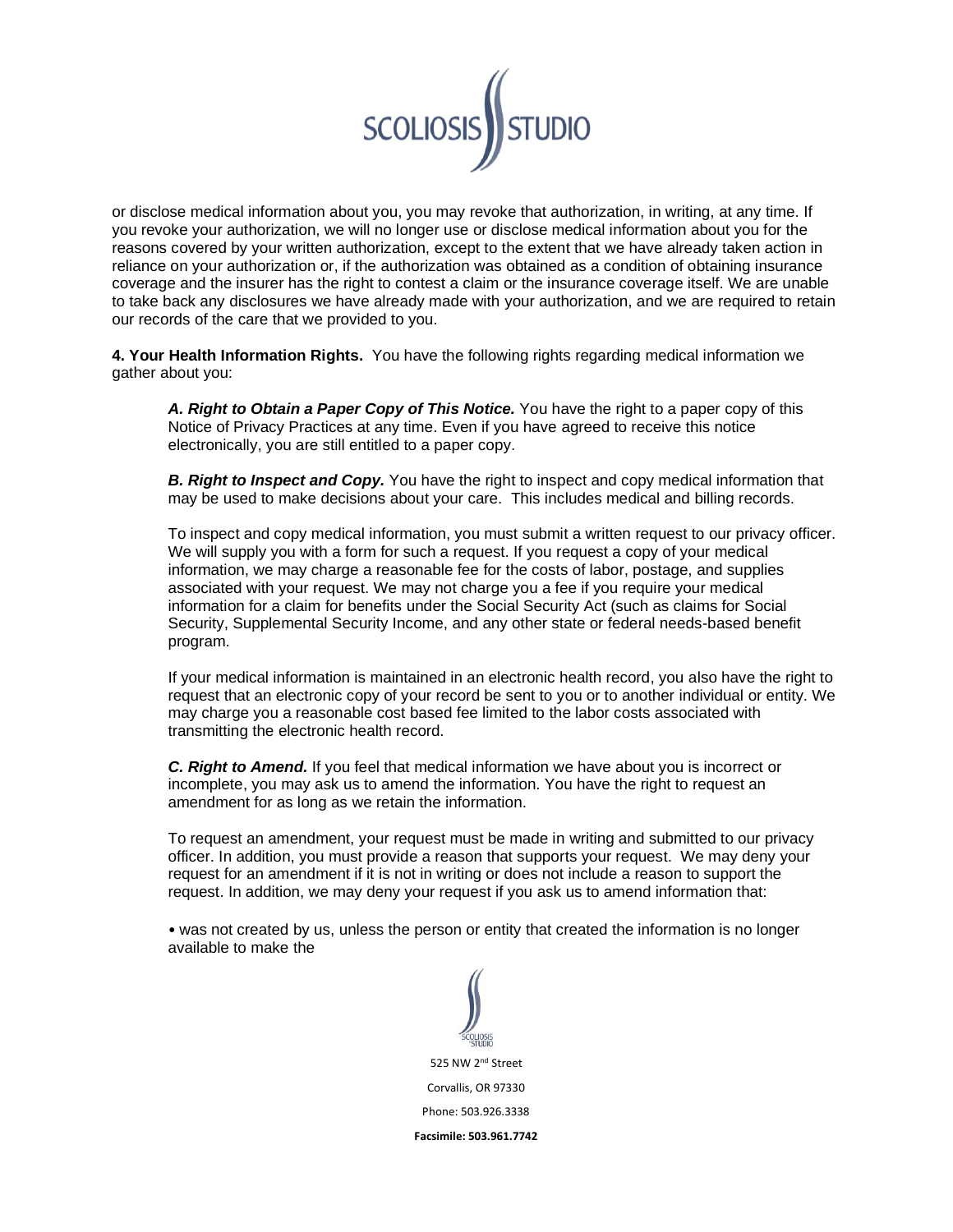

amendment;

- is not part of the medical information kept by or for [name of provider];
- is not part of the information which you would be permitted to inspect and copy; or
- is accurate and complete.

If we deny your request for amendment, you may submit a statement of disagreement. We may reasonably limit the length of this statement. Your letter of disagreement will be included in your medical record, but we may also include a rebuttal statement.

*D. Right to an Accounting of Disclosures.* You have the right to request an accounting of disclosures of your health information made by us. In your accounting, we are not required to list certain disclosures, including:

• disclosures made for treatment, payment, and health care operations purposes or disclosures made incidental

 to treatment, payment, and health care operations, however, if the disclosures were made through an electronic

 health record, you have the right to request an accounting for such disclosures that were made during the

previous 3 years;

- disclosures made pursuant to your authorization;
- disclosures made to create a limited data set;
- disclosures made directly to you.

To request an accounting of disclosures, you must submit your request in writing to our privacy officer. Your request must state a time period which may not be longer than six years and may not include dates before April 14, 2003. Your request should indicate in what form you would like the accounting of disclosures (for example, on paper or electronically by e-mail). The first accounting of disclosures you request within any 12-month period will be free. For additional requests within the same period, we may charge you for the reasonable costs of providing the accounting of disclosures. We will notify you of the costs involved and you may choose to withdraw or modify your request at that time, before any costs are incurred. Under limited circumstances mandated by federal and state law, we may temporarily deny your request for an accounting of disclosures.

*E. Right to Request Restrictions.* You have the right to request a restriction or limitation on the medical information we use or disclose about you for treatment, payment, or health care operations. If you paid out-of-pocket for a specific item or service, you have the right to request that medical information with respect to that item or service not be disclosed to a health plan for purposes of payment or health care operations, and we are required to honor that request. You

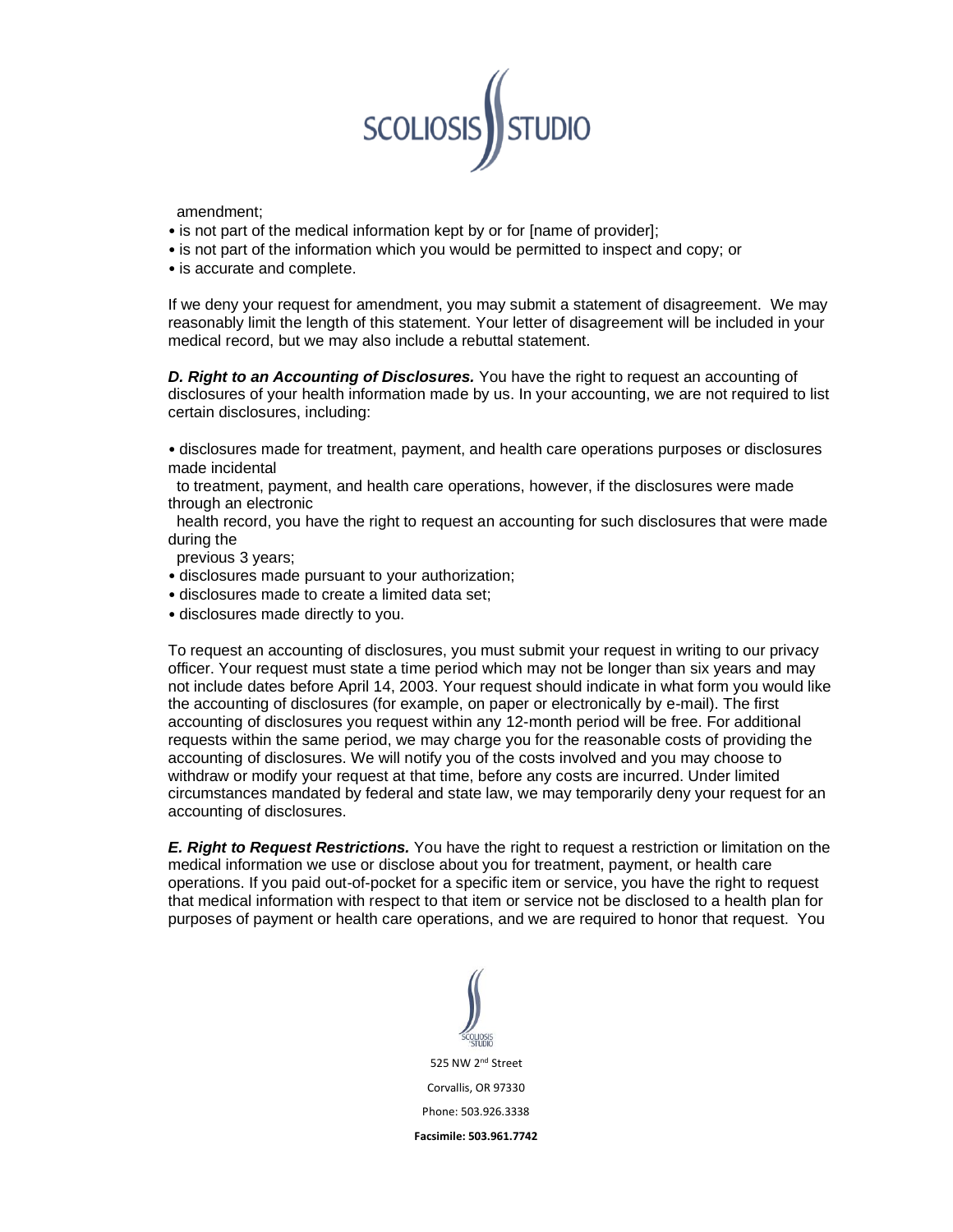

also have the right to request a limit on the medical information we communicate about you to someone who is involved in your care or the payment for your care.

Except as noted above, we are not required to agree to your request. If we do agree, we will comply with your request unless the restricted information is needed to provide you with emergency treatment. To request restrictions, you must make your request in writing to our privacy officer. In your request, you must tell us:

- what information you want to limit;
- whether you want to limit our use, disclosure, or both; and
- to whom you want the limits to apply.

*F. Right to Request Confidential Communications.* You have the right to request that we communicate with you about medical matters in a certain way or at a certain location. For example, you can ask that we only contact you at work or by e-mail. To request confidential communications, you must make your request in writing to your provider or our privacy officer. We will not ask you the reason for your request. We will accommodate all reasonable requests. Your request must specify how or where you wish to be contacted.

*G. Right to Receive Notice of a Breach.* We are required to notify you by first class mail or by email (if you have indicated a preference to receive information by e-mail), of any breaches of Unsecured Protected Health Information as soon as possible, but in any event, no later than 60 days following the discovery of the breach. "Unsecured Protected Health Information" is information that is not secured through the use of a technology or methodology identified by the Secretary of the U.S. Department of Health and Human Services to render the Protected Health Information unusable, unreadable, and undecipherable to unauthorized users. The notice is required to include the following information:

• a brief description of the breach, including the date of the breach and the date of its discovery, if known;

- a description of the type of Unsecured Protected Health Information involved in the breach;
- steps you should take to protect yourself from potential harm resulting from the breach;

• a brief description of actions we are taking to investigate the breach, mitigate losses, and protect against further

breaches;

• contact information, including a toll-free telephone number, e-mail address, Web site or postal address to permit

 you to ask questions or obtain additional information. In the event the breach involves 10 or more patients

 whose contact information is out of date we will post a notice of the breach on the home page of our Web site or